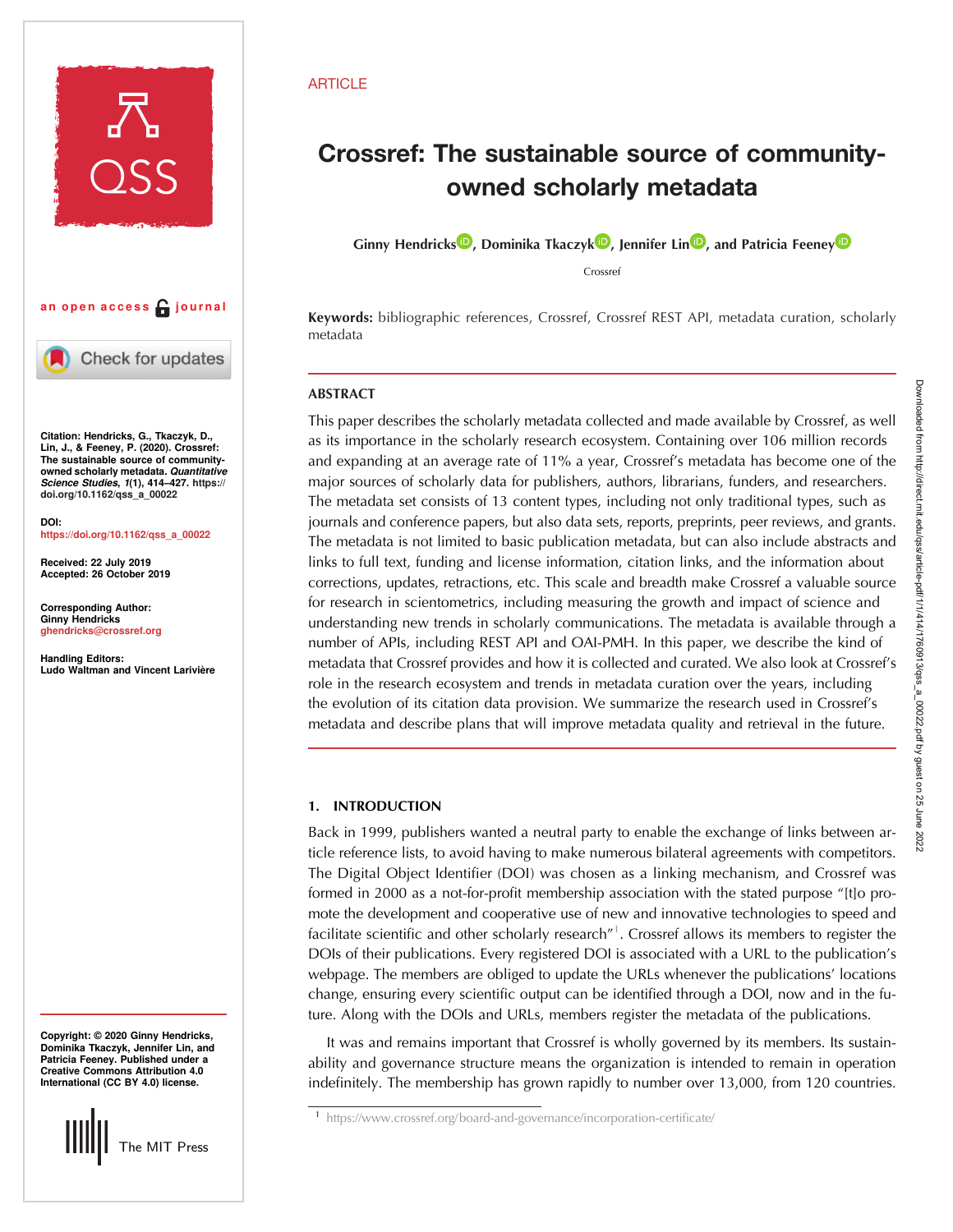It now reaches beyond established publishers to include libraries, university faculty, data repositories, research funders, and individual research groups. This is because authors are now using more than established traditional publishers to publish their own research, such as through scholar-led journals or library presses. In 2018, the Crossref board voted to update the bylaws for membership eligibility so that membership "shall be open to any organization that produces professional or scholarly materials or content"<sup>2</sup>.

Crossref started making a financial surplus in 2002, repaid all loans by 2007, and, with this sustainability, continues to reinvest its surplus into new and innovative technologies to facilitate scholarly research. The principles were developed in 2015:

**Come one, come all:** We define publishing broadly. If you communicate research and care about preserving the scholarly record, join us. We are a global community of members with content in all disciplines, in many formats, and with all kinds of business models.

One member, one vote: Help us set the agenda. It does not matter how big or small you are, every member gets a single vote to create a board that represents all types of members.

Smart alone, brilliant together: Collaboration is at the core of everything we do. We involve the community through active working groups and committees. Our focus is on things that are best achieved by working together.

Love metadata, love technology: We do R&D to support and expand the shared infrastructure we run for the scholarly community. We create open tools and APIs to help enrich and exchange metadata with thousands of third parties, to drive discoverability of our members' content.

What you see, what you get: Ask us anything. We'll tell you what we know. Openness and transparency are principles that guide everything we do.

Here today, here tomorrow: We are here for the long haul. Our obsession with persistence applies to all things—metadata, links, technology, and the organization. But "persistent" does not mean "static"; as research communications continue to evolve, so do we.

Crossref is one of the few global nonprofits dedicated to this work that is not still reliant on grants or loans. Some of its new investment involves setting policies around—and enabling the connections between—nonjournal content types, such as preprints, book chapters, conference papers, dissertations, peer review reports, organizations, research grants, and conferences. Other investments are made in community education around best practice, helping our members meet their obligations, and the distribution of metadata through tools and APIs.

In 2006, we released Cited-by, which gives the ability for members to retrieve counts of citations to their published works. In 2013, we released a REST AP $I<sup>3</sup>$  and made all our metadata available openly to the public, license-free (because metadata are facts, they cannot be owned, and therefore they have no license). The references from members were restricted at

<sup>2</sup> [https://www.crossref.org/board-and-governance/bylaws/](https://www.crossref.org/bylaws/)

<sup>3</sup> [https://github.com/crossref/rest-api-doc](https://github.com/CrossRef/rest-api-doc)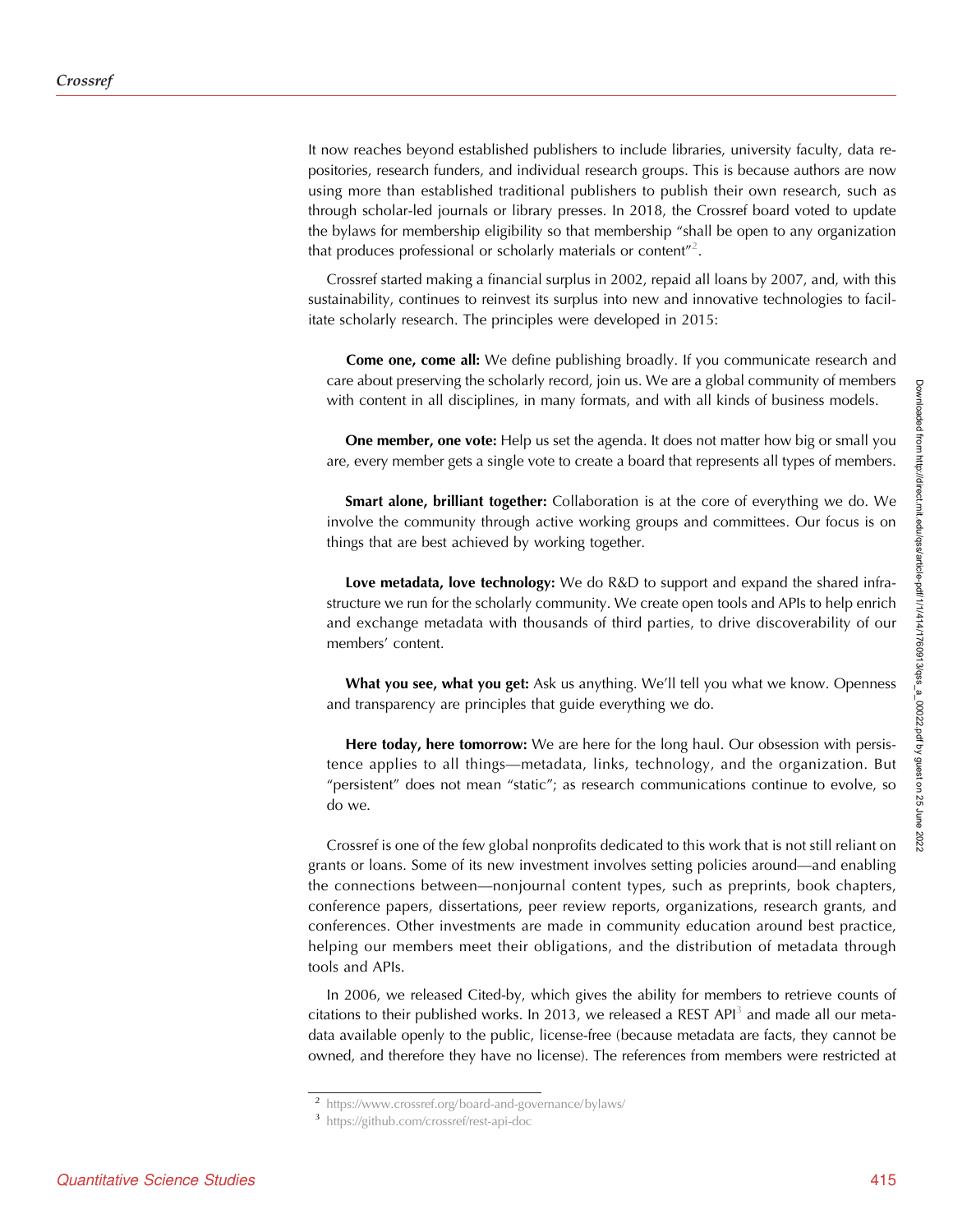<span id="page-2-0"></span>

**Figure 1.** The current distribution of crossref metadata records by major content type. For the purpose of this visualization, we merged some fine-grained types into major content types. For example, "book" type in the figure contains all related fine-grained types, such as book chapters, books, and book series.

this stage until 2017, when a number of things changed: (a) The board voted to "remove caseby-case opt-outs for metadata distribution," (b) a clearer choice<sup>4</sup> was provided for members for their references to be "open," "limited," or "closed" to metadata distribution channels, and (c) the Initiative for Open Citations (I4OC) was born $^5$ , drawing a great deal of attention to Crossref citation metadata.

Crossref is not a data analytics company and actively avoids creating any metrics. But the metadata that Crossref has been the guardian of for twenty years is now being put to new and useful purposes by the bibliometrics and wider research communities. Crossref members now see their membership as a way to distribute metadata—including citation metadata—to the growing number of toolmakers around the world that are trying to make research a little bit easier to communicate about. As ever, Crossref is adapting.

# 2. COMPOSITION OF CROSSREF METADATA

As of June 2019, members have registered 106,012,923 records. Within the past 10 years, the size of the data set has been increasing yearly by 11% on average. The growth rate seems to be slowing down: During the past year, the number of registered records increased by 8.7%.

Crossref collects a wide assortment of metadata, in keeping with the diversity of content that our members produce. Over the years, the types of scholarly works that researchers share have expanded. Although journal publications and scholarly books represent the largest subset of content, as of now Crossref supports 13 major content types, including preprints and peer reviews (Figure 1).

Among the content types, the fastest growing this past year (07-01-2018 to 07-01-2019) are preprints (156.48%), peer reviews (58.85%), and dissertations (47.22%), and the slowest growth is found amongst reference books (6.42%), data sets (6.72%), journal publications (7.05%), and conference publications (8.69%). Since 2013, the percentage of content from

<sup>4</sup> <https://www.crossref.org/reference-distribution/>

<sup>5</sup> <https://www.arl.org/news/initiative-for-open-citations-i4oc-launches-with-early-success/>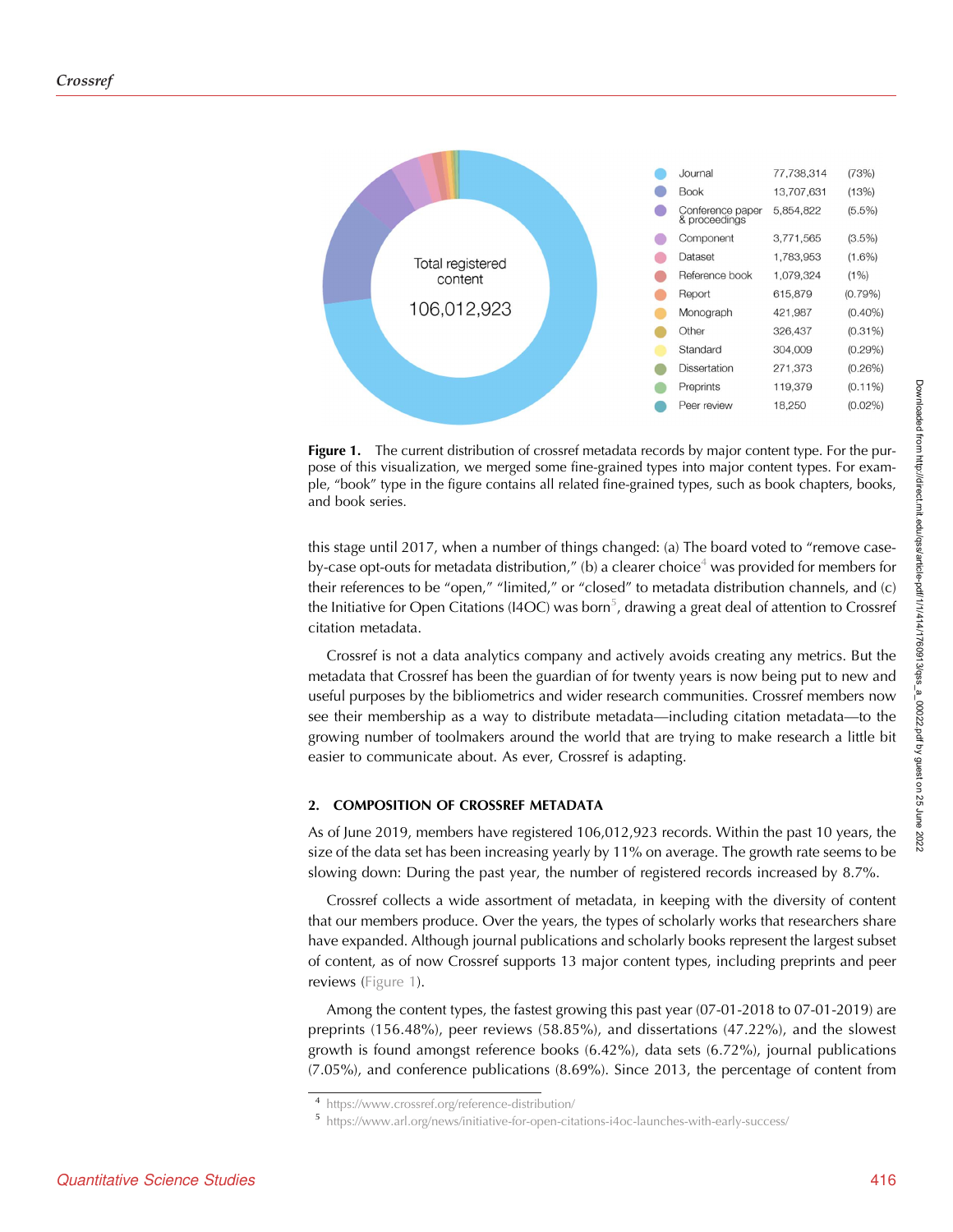



books has been increasing relative to journal articles. For the three biggest content categories, Figure 2 shows the distribution of records by publication date.

Crossref accepts a set of universal metadata across all content types. Members are asked to collect and include this metadata into their records as part of the collective membership obligation to enrich and preserve the scholarly record. To make publications discoverable—and, crucially, to establish provenance and evidence—we ask our members to deposit as much rich metadata as possible, including

- the basic metadata, such as title, publication dates, authors, journal title, conference name, volume/issue number;
- authors' affiliations and ORCIDs;
- abstract and links to full text;
- funding metadata;
- license metadata:
- a list of references:
- clinical trial numbers;
- status updates (corrections, updates, retractions, etc.);
- relations between the DOI and another object, such as "is translation of," "is review of," "is preprint of," "is version of"; and
- components, such as figures, tables, and supplemental materials associated with the work.

[Figure 3](#page-4-0) shows the percentage of publications containing a particular metadata type published over time. For most metadata types, the overall trend shows the records becoming more complete with time.

On top of the universal metadata, Crossref also supports a set of metadata unique to the type of content. For example, publishers can include the peer review decision for each peer review registered as well as designate the contributor's role as editor (decision letter), reviewer (referee report), community (community comment), or author (author's response to decision

<sup>6</sup> [https://en.wikipedia.org/wiki/ Local\\_regression](https://en.wikipedia.org/wiki/Local_regression)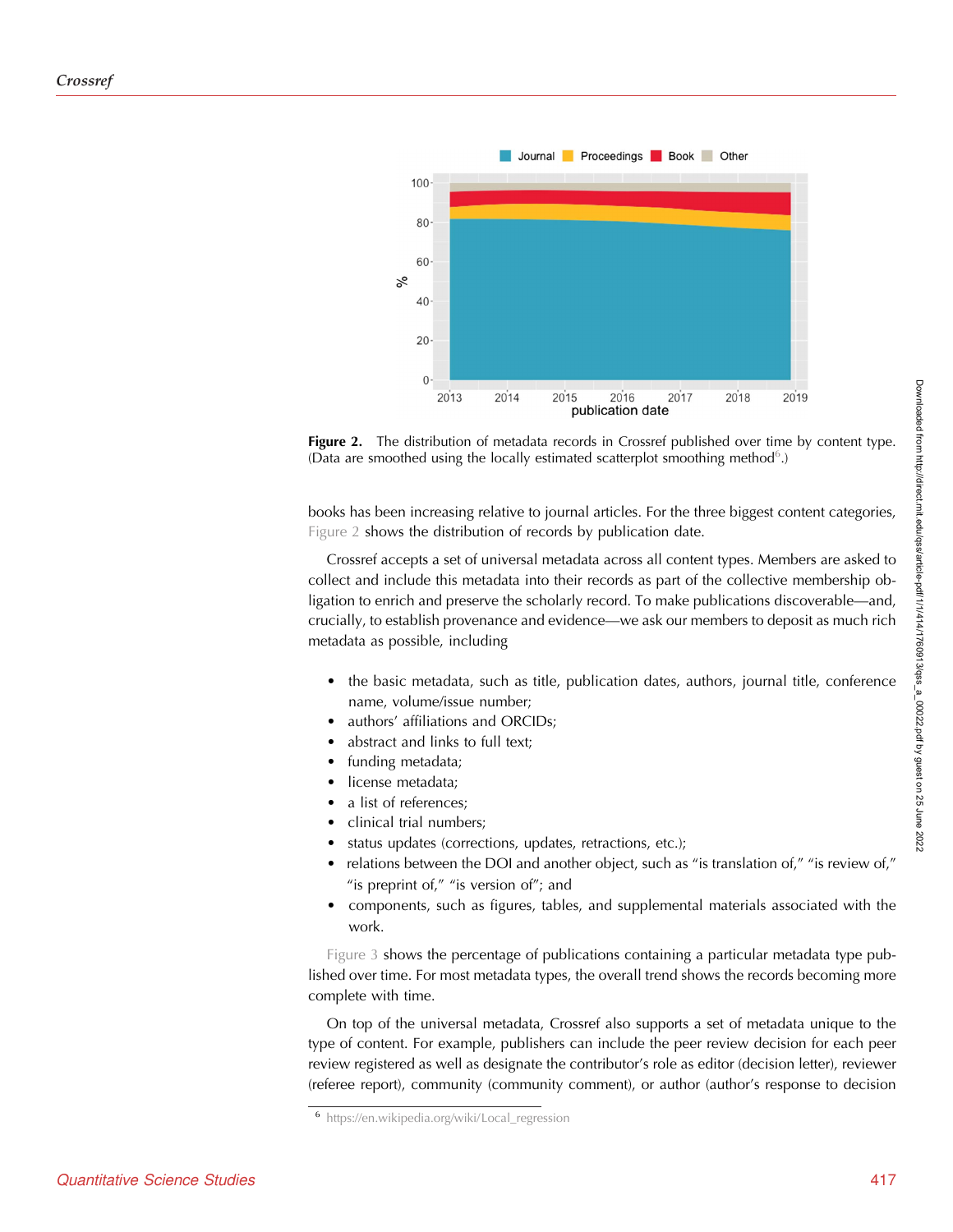<span id="page-4-0"></span>

**Figure 3.** Percentage of records containing given metadata type vs. their publication time. (The blue lines show the trend and were generated by smoothing data locally.)

letter). Some other content types have obligations, too; for example, all preprints need to link to a resulting journal article when they are alerted by Crossref that one exists. Such metadata enriches the standard metadata set for a more complete record of the particular work—again, to track provenance and ensure evidence is recorded to enable downstream users (machine and human) to assess and use the work.

## 2.1. Enriched Metadata through Event Data

New to the Crossref service is Event Data<sup>7</sup>. Event Data is a set of APIs that give information about where and when Crossref records have been used, shared, commented on, annotated, or linked to a data set. Several sources are currently in place, from social media platforms and Wikipedia to researcher tools, such as Hypothes.is and F1000 Prime. DataCite codeveloped Event Data with Crossref, and we also include DataCite as a source, to enable people to see

<sup>7</sup> <https://www.crossref.org/services/event-data/>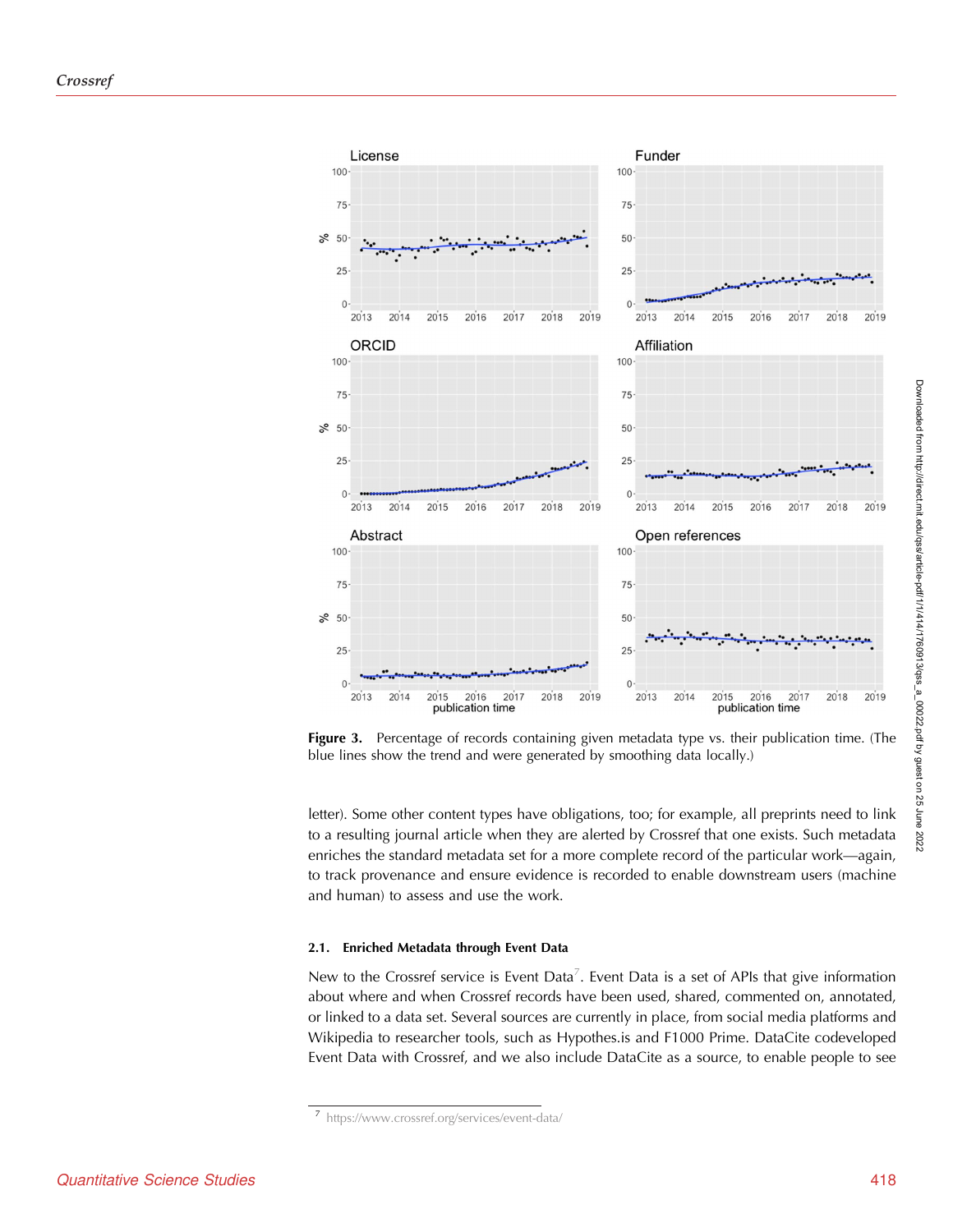

Figure 4. Crossref metadata workflow.

the connections between data and literature. Event Data is useful to supplement the publisherasserted metadata in Crossref to get a wider picture of attention and activity about published research. Crucially, Event Data offers so-called evidence records so that users can transparently see how and when and from where every assertion originated.

## 3. CROSSREF METADATA MANAGEMENT

Members provide the metadata of the publications by registering new DOIs and updating the information about the existing ones. A DOI has the form of a link that redirects to the publishermaintained website of the associated resource. A Crossref DOI is used as a citation identifier (not all DOIs are) and must always be expressed as a clickable link to be usable in citation; there are therefore display guidelines<sup>8</sup> that members must adhere to. Internally, we enrich the metadata using additional data sources, such as Crossref's Open Funder Registry<sup>9</sup> and Scopus's journal classification codes. In the future, this will include the Research Organization Registry ( $ROR$ <sup>10</sup> as well. We also infer missing links between DOIs and between DOIs and other objects based on provided metadata. Enriched metadata is stored internally and made available to the public through a number of interfaces and APIs, such as Metadata Search, REST API, and OAI-PMH. Figure 4 shows a diagram of the Crossref internal metadata workflow.

## 3.1. Metadata Registration

Metadata can be registered by either members directly or agents acting on their behalf—such as hosting platforms. The process of registering metadata is relatively straightforward: members create DOIs by using their assigned prefix and adding their own unique suffix (Prefix + Suffix  $=$ DOI). Members then prepare their deposit by gathering all the metadata associated with the content, the URL where the content is located, and the assigned DOI. Finally, they deposit the

<sup>8</sup> <https://www.crossref.org/display-guidelines/>

<sup>9</sup> <https://www.crossref.org/services/funder-registry/>

<sup>10</sup> <https://ror.org>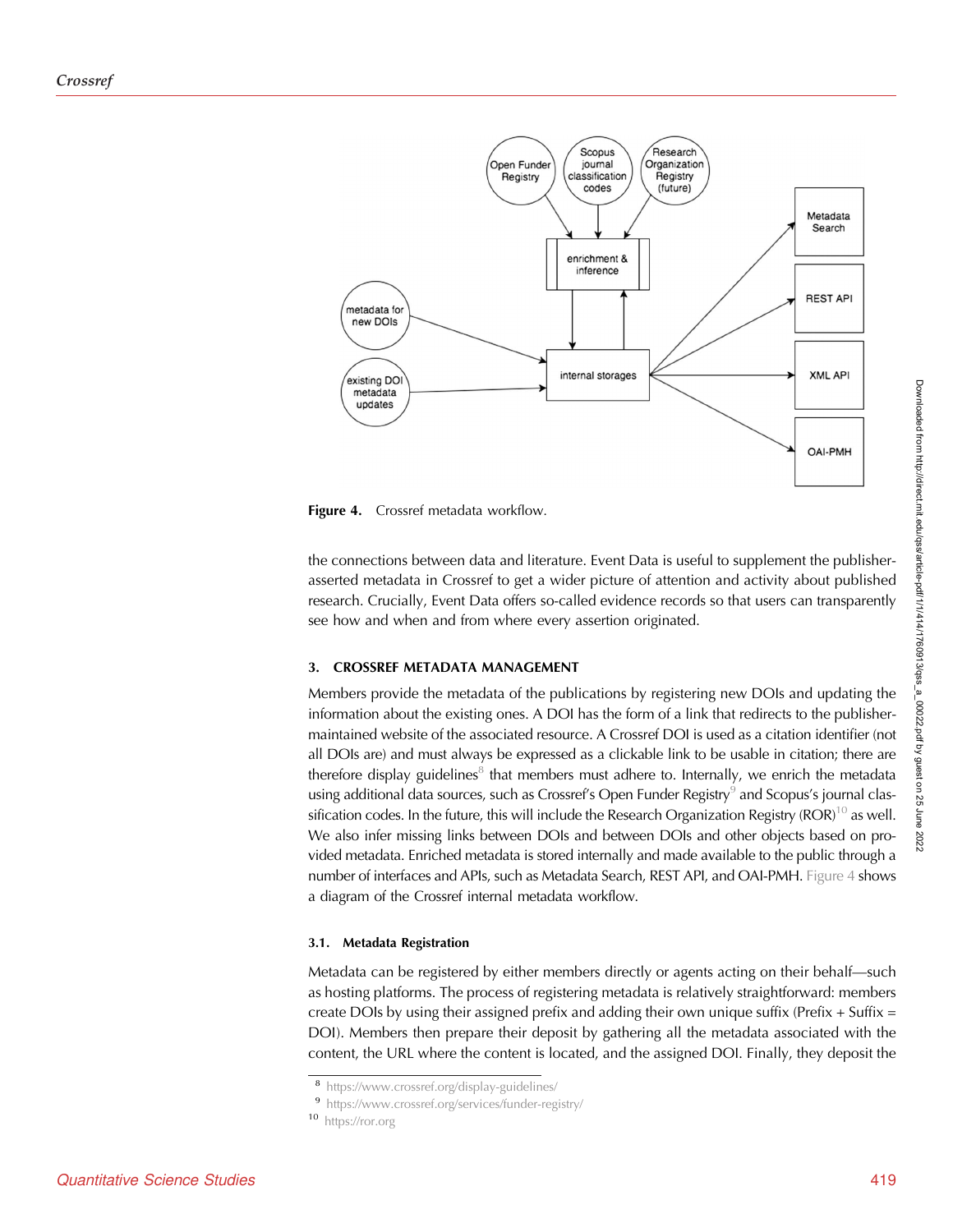metadata following the Crossref schema either manually or via machine methods, such as HTTPS POST<sup>11</sup>. There are also custom plugins for Open Journal Systems (OJS), a platform used by thousands of our members, that integrate directly into the Content Registration system.

The metadata deposited by the members undergoes a series of quality checks. Some of them result in rejecting the deposit, others in logging the errors and sending an error report to the member. For example, we verify whether the member has permissions to update the journal or conference appearing in the metadata and is thus allowed to add content to it. We also make sure to preserve the consistency between a journal title and its ISSN or DOI. A number of dedicated verification steps detect various types of duplicates in the metadata.

# 3.2. Metadata Enrichment

To increase the completeness of the metadata, Crossref internally enriches members' deposited metadata with new information. This process focuses on establishing new links between the content and other objects. The most prominent example is inserting missing bibliographic reference links between documents, based on fuzzy comparisons between the references metadata and the metadata of the items stored in our system<sup>12</sup>. We also infer missing funder identifiers from the Open Funder Registry based on the funder metadata. In the future, we plan to introduce a new type of link: organization identifiers from the ROR assigned to the affiliations associated with the publications.

To make the metadata more complete and easier to use, we also enrich it with citation counts from within Crossref's own collection and journal classification codes from Scopus. For each relation declared by a member, we also add the relevant information to the object of the relation if it is a Crossref DOI. For example, if in the input metadata record A we have a relation "is translation of item B," we add a backward relation "has translation A" to the metadata of item B.

## 3.3. Metadata Updates

Although Crossref collects, preserves, and makes available metadata for the scholarly community, we do not correct or edit submitted metadata. Corrections of metadata records are always made by the member. It is a significant part of the membership obligations<sup>13</sup> for members to update and maintain the metadata records for the long term, as they are the steward of the metadata as well as the publication in general.

[Figure 5](#page-7-0) shows the percentage of metadata records that have been updated at least once after being registered. The plot shows that Crossref members do in fact update their metadata according to their obligations: For records published prior to 2016, more than 80% have been updated at least once. This suggests that Crossref's metadata is a reliable source of accurate information about scholarly publications.

#### 4. USING CROSSREF METADATA

#### 4.1. Relationships with the community

Part of Crossref's role is to facilitate and contribute to change and progress in scholarly communications. We invest a significant amount of time supporting and working together with colleagues from other organizations and initiatives, such as the following:

<sup>11</sup> [https://en.wikipedia.org/wiki/POST\\_\(HTTP\)](https://en.wikipedia.org/wiki/POST_(HTTP))

<sup>12</sup> [https://www.crossref.org/categories/reference-matching/](https://www.crossref.org/categories/linking/)

<sup>13</sup> <https://www.crossref.org/membership/terms/>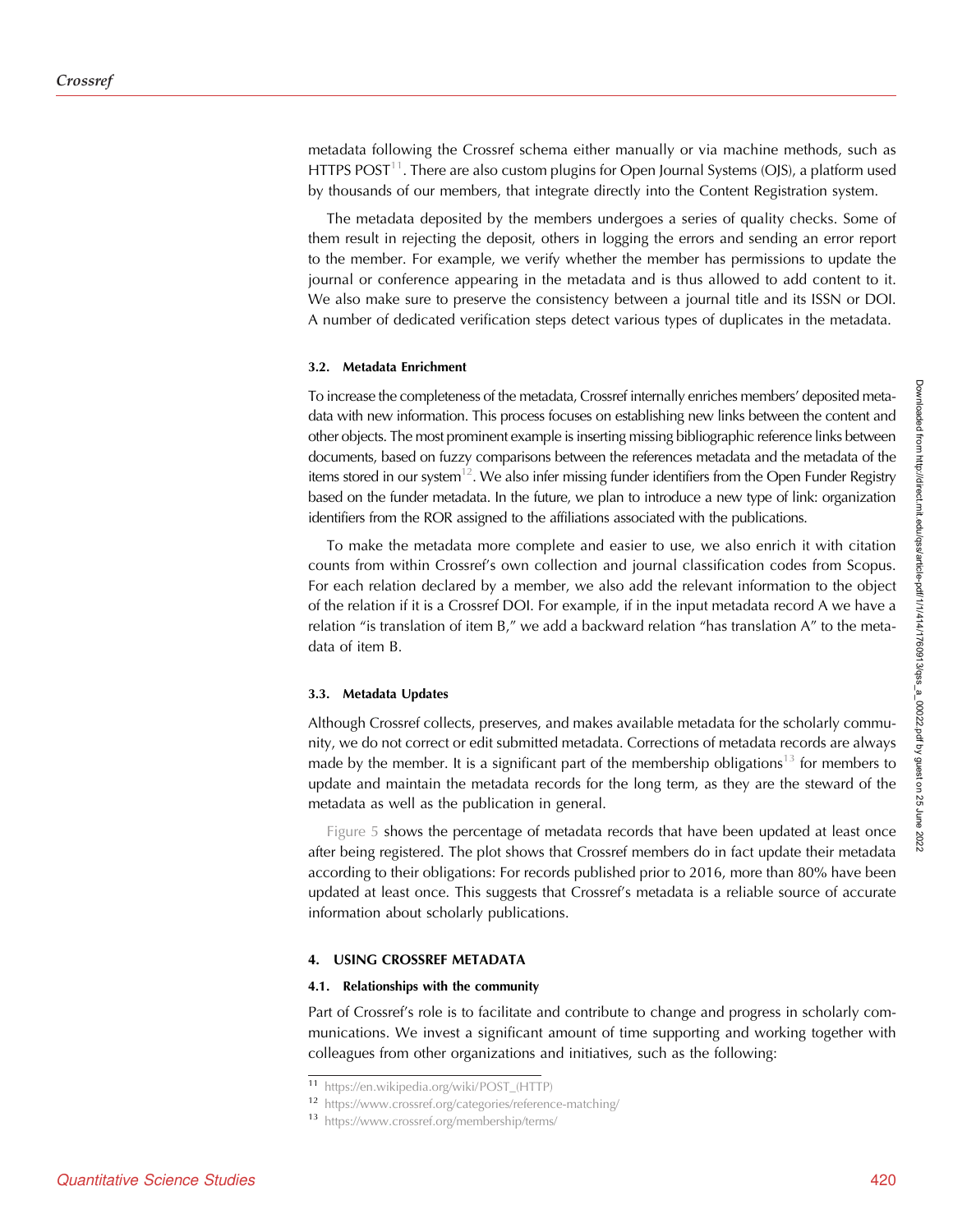<span id="page-7-0"></span>

Figure 5. Percentage of Crossref metadata updated at least once after registration. (The blue line shows the trend and was generated by smoothing data locally.)

- **Metadata 2020**<sup> $14$ </sup> is an initiative that aims to improve the quality of metadata for research. It is a collaboration that advocates richer, connected, and reusable, open metadata for all research outputs, which will advance scholarly pursuits for the benefit of society. Crossref is the majority funder for the initiative, which includes other collaborators, such as California Digital Library, ORCID, DataCite, and about 140 other volunteer individuals from libraries, publishers, funders, and service providers who have to deal with the downstream impact of bad or missing metadata. These volunteers have been working on metadata principles, best practices, reviews of the available literature for gaps, and understanding attitudes toward and awareness of metadata quality across the community.
- **SCHOLIX**<sup>15</sup> came out of a Research Data Alliance (RDA) working group and stands for scholarly link exchange. The goal of this group is to facilitate and encourage adoption of bilateral data–literature links between infrastructure organizations. Along with publishers and data repositories, DataCite and Crossref are heavily involved. Both organizations have together followed the SCHOLIX framework to develop the Event Data infrastructure upon which they are now building open data APIs and services. Staff members from Crossref and Elsevier cochair SCHOLIX. The addition of underlying research data to the community will provide opportunities to extend already established measures and analysis for journal citation data to an output type that is increasingly being considered a first-class research object on par with journal articles.
- **FREYA**<sup>16</sup> is a three-year project funded by the European Commission under the Horizon 2020 program, focusing on persistent identifiers (PIDs). Working closely with the EOSC (European Open Science Cloud), the three pillars of FREYA are to create a PID Graph, to connect and integrate PID systems (such as some of Crossref's), creating relationships across a network of PIDs and serving as a basis for new services; a PID Forum to promote engagement with the global community via [pidforum.org,](http://pidforum.org) conferences, workshops, and other PID-themed events; and a PID Commons to address the sustainability of the

<sup>14</sup> <http://www.metadata2020.org/>

<sup>15</sup> <http://www.scholix.org/>

<sup>16</sup> <https://www.project-freya.eu/en>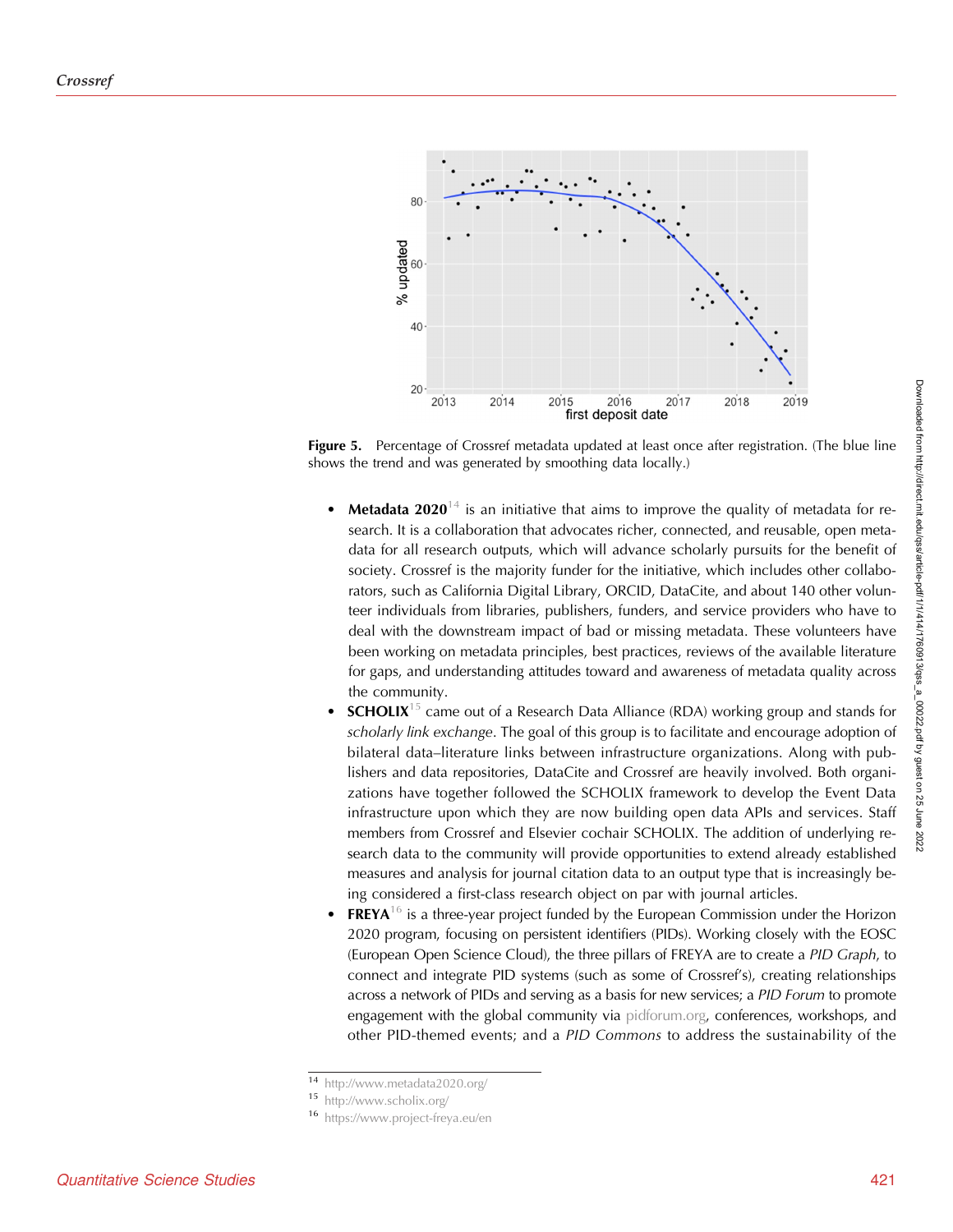PID infrastructure resulting from FREYA beyond the lifetime of the project. Crossref is an unfunded partner but, as many of the goals align with our members, we are actively involved in many of the work packages and surrounding activities.

- **14OC**<sup>17</sup> (Initiative for Open Citations) was founded in 2017 by six organizations: Wikimedia Foundation, PLOS, DataCite, OpenCitations, Curtin University's Centre for Culture and Technology, and eLife. The aim of the initiative is to promote the availability of data on citations that are structured, separable, and open. It is an advocacy group whose first campaign was to get publishers to change their policies to distribute references via Crossref. This has largely been successful, with the percentage of open references through Crossref going from 1% to 59%. Crossref is not a funder or a founder, but the demand from our members (likely via I4OC campaigning) has soared, and we have adapted policies and tools so that members can now do this more easily.
- ROR is a community-led project to develop an open, sustainable, usable, and unique identifier for every research organization in the world. An original collaboration around "Org IDs" between 17 organizations, it is now being taken forward in earnest (and currently funded) by Crossref, DataCite, Digital Science, and California Digital Library. ROR will provide metadata users, including scientometricians, with the ability to connect research outputs and measure and analyze relationships at the institutional level.
- $PKP<sup>18</sup>$  (Public Knowledge Project) is a multi-university initiative developing free opensource software and conducting research to improve the quality and reach of scholarly publishing. They run the OJS, among some other software, which is heavily used by thousands of Crossref members as their primary publishing platform. There are several plugins for registering metadata, including references, with Crossref, and it soon will include retraction and correction metadata. Crossref supports PKP as a key partner and we collaborate closely on both the community engagement and technical development levels.

Crossref is keen to learn about other collaborations relating to metadata, including citation data. We consider each initiative and make decisions about involvement/investment based on current workload, strategic priorities, and fit with our long-term mission. Crossref acts in various capacities to support community initiatives, from being a *supporter-adopter*, where we may do a little outreach but simply should act to adopt something (for example, CRediT<sup>19</sup>, Make Data Count<sup>20</sup>, or standards such as JATS<sup>21</sup>); an accelerator, which includes funding (such as ROR, Metadata 2020, or ORCID<sup>22</sup>); or an *incubator*, where an initiative starts as a separate community group but then Crossref takes it in house and runs it (such as Event Data or the Open Funder Registry).

## 4.2. Data Source for Scientometrics

The metadata made available by Crossref through APIs is a rich source of data for research in bibliometrics in general and scientometrics in particular. Crossref metadata can be used to measure the growth and impact of science and to understand new trends in scientific publishing and scholarly communication.

<sup>17</sup> <https://i4oc.org/>

<sup>18</sup> <https://pkp.sfu.ca/>

<sup>19</sup> <https://www.casrai.org/credit.html>

<sup>20</sup> [https://makedatacount.org](https://makedatacount.org/)

<sup>21</sup> <https://jats.nlm.nih.gov/>

<sup>22</sup> <https://orcid.org/>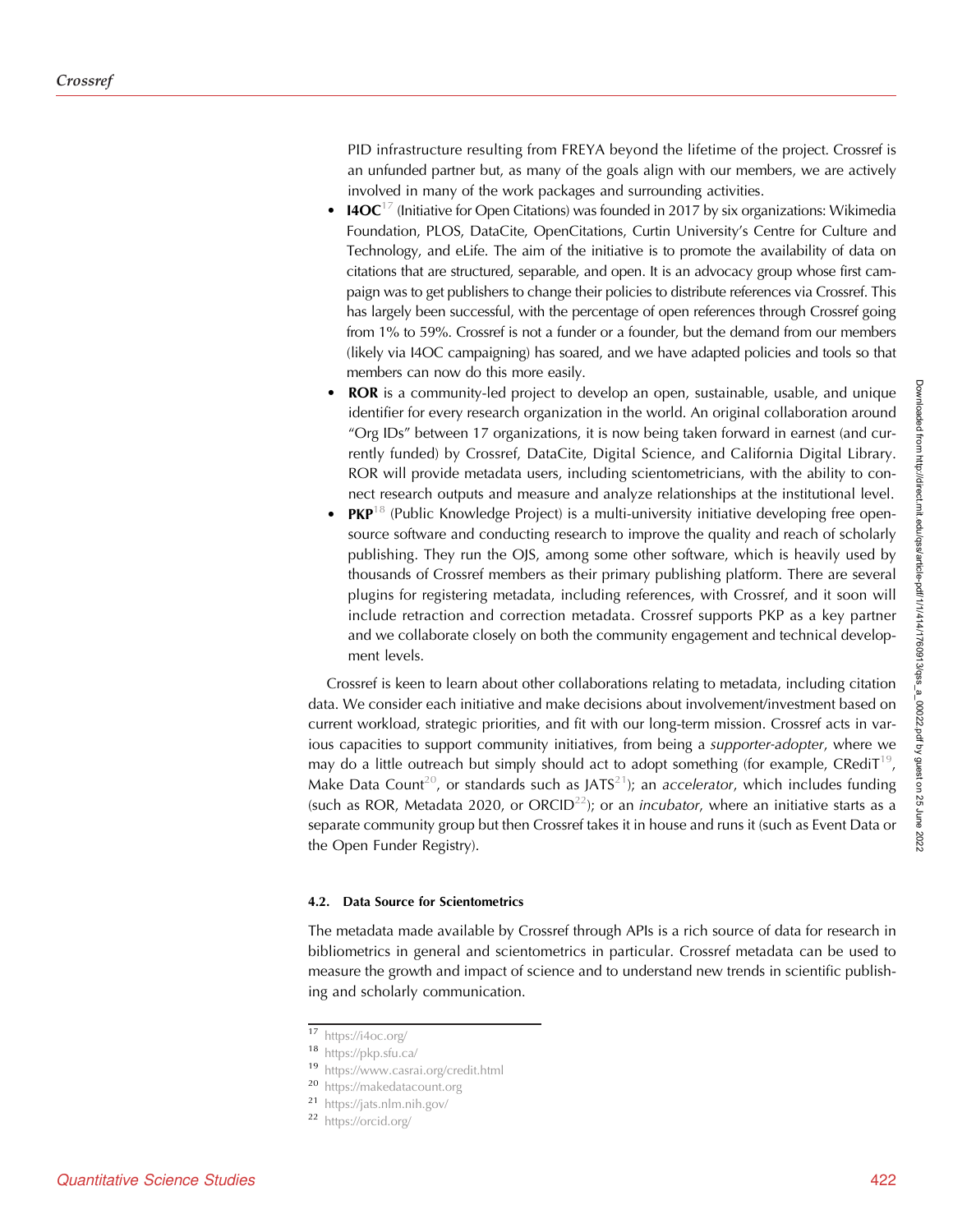An important research area in scientometrics, for which Crossref metadata can be helpful, is citation analysis. Some interesting examples include the studies by [Dion et al. \(2018\)](#page-13-0) and [Esarey and Bryant \(2018\)](#page-13-0). They used Crossref metadata to investigate the correlation between gender and citation levels and assess the citation gender gap. Self-citations and how related trends change in time were analyzed by [Peroni et al. \(2019\).](#page-13-0) [Schenkel \(2018\)](#page-13-0) analyzed open citations coverage in computer science using citation data from Crossref.

Citation network, however, is not the only interesting network in the scholarly metadata. For example, [Cho and Yu \(2018\)](#page-13-0) tried to identify potential interdisciplinary collaborations based on a new link prediction methodology. One of the networks they analyzed was the researcher–journal network, built from the metadata ingested from Crossref.

The growing interest in open access (OA) resulted in many research studies on its size and impact. [Akbaritabar and Stahlschmidt \(2019\)](#page-13-0) used the metadata from Web of Science, Scopus, and Crossref to establish the OA status of scientific publications. [Martín-Martín et al. \(2018\)](#page-13-0) used Crossref's license metadata to analyze OA levels across all countries and fields of research. Publications dates allowed researchers to study the time lag between the date of publication and date of deposit in a repository for OA publications [\(Herrmannova et al., 2019\)](#page-13-0). The metadata about the journal volumes was used [\(Khoo, 2019](#page-13-0)) to examine the price sensitivity of OA authors in the context of increasing article processing charges and by [Matthias](#page-13-0) [et al. \(2019\)](#page-13-0) to study journals that converted from OA to a subscription model.

Crossref metadata enables other services to build useful tools for the research and data communities. One recent example supported by many publishers is Unpaywall<sup>23</sup>, which provides an extension for internet browsers guiding readers to an available OA version of a paper if available.

Crossref metadata can be also used for funding-related research. For example, [Hicks et al.](#page-13-0) [\(2019\)](#page-13-0) evaluated the impact of research funding on research community consolidation using, among other sources, the metadata from Crossref.

An interesting and vast area of research is also full-text mining. Crossref makes it easy by exposing the links to the full text and the license information. This metadata was used by [Klein](#page-13-0) [et al. \(2016\)](#page-13-0) to compare the preprints with the final versions of the papers, with the goal to estimate how much value academic publishers add by providing infrastructure for reviewing and editing.

With the expansion of new scholarly communication channels, we have been observing a growing interest in alternative metrics that go beyond the traditional citation model. This resulted in a number of systems and tools indexing and exposing altmetrics data, including Crossref Event Data. Studies comparing the altmetrics data from various sources include [Ortega \(2018b\)](#page-13-0) and [Zahedi and Costas \(2018\).](#page-13-0)

Apart from comparative studies assessing the quality of altmetrics data, we also expect to see more quantitative research on the growth, meaning, and impact of alternative ways to communicate science. One prominent example is a study [\(Ortega, 2018a\)](#page-13-0) that grouped altmetric indicators into three categories: social media (social networks and online media), usage (downloads and views), and citations and saves. The author examined differences between disciplines in those groups using data from [Altmetric.com,](http://Altmetric.com) PlumX, and Crossref Event Data.

Potential usage and value of the Crossref metadata go beyond measuring the growth, impact, and new trends in scientific publishing and communication. Crossref metadata is also a

<sup>23</sup> <https://unpaywall.org/>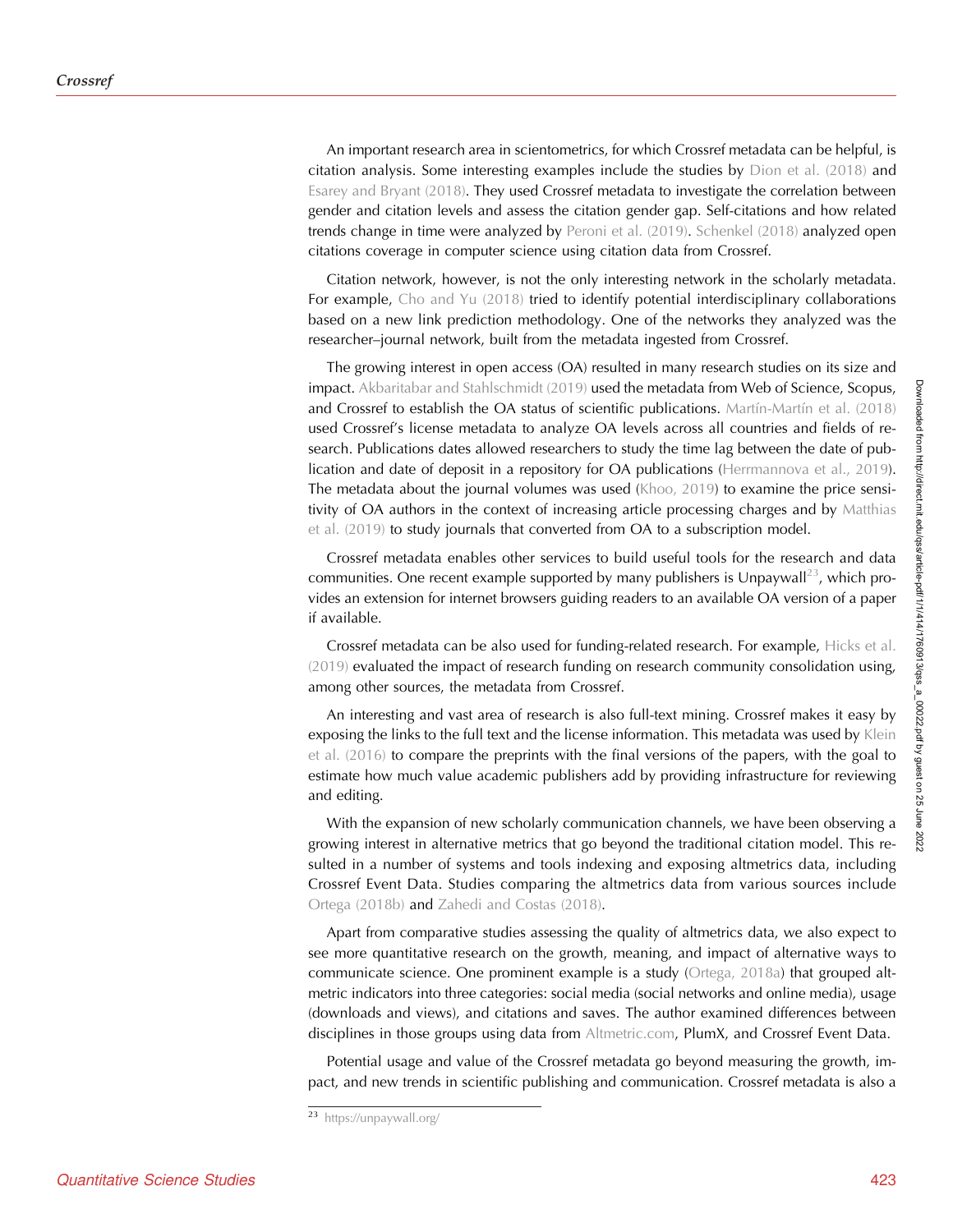valuable source of training and evaluation data for scientific information extraction and retrieval algorithms. Developing accurate extraction and retrieval approaches is crucial for transforming unstructured scientific content into structured, machine-readable information. This, in turn, helps to overcome the information overload in scientific repositories and digital libraries.

Crossref metadata is a rich data source for developing accurate linking algorithms. Real cases of bibliographic references, funder names, author names, and affiliations serve as a good distribution of real-life data that linking algorithms have to deal with every day. Publisherprovided links between entities, such as referenced DOIs, funder IDs, or ORCIDs, can aid the creation of the ground truth data for training and/or evaluation. Our blog provides the in-house studies on reference matching that used the Crossref REST API. $^{24}$ 

There are also other tasks that Crossref citation data can be used for, including bibliographic reference parsing (i.e., extracting the metadata from formatted reference strings) and also classifying citation style and classifying the type of the referenced document based on the bibliographic reference string.

Finally, links to full text combined with the metadata can be very useful to train and evaluate tools for extracting various information from the full text of scientific papers. This includes extracting the metadata and references of the paper and also the funder information from the acknowledgments and license information from the document's header. Full texts and/or abstracts, combined with the Scopus classification codes, may also be used for the training of subject classification algorithms.

## 5. USE AND REUSE TERMS

Crossref metadata is provided license-free. As metadata are facts, we believe they cannot be owned, and therefore Crossref asserts no particular license for the metadata it distributes; it can all be reused without restriction. All other materials Crossref provides are CC 4.0. This includes technical documentation and the documentation for using the REST API to obtain the licensewaived metadata.

Some members restrict the distribution of just the references associated with the content they register—and they are free to do so under the specific Reference Distribution policy<sup>2</sup> approved by the Crossref board in 2017. This gave a choice for members for their references to be "open," "limited," or "closed." Previously, any member could opt out case by case from an individual API subscriber getting access to the references or not. Crossref's role is to be not a broker but an exchanger of metadata between organizations—and as the program grew, this opt-out approach became unscalable and impractical. Reports for which members provide "open" references<sup>26</sup> or "closed" references<sup>27</sup> are on the Crossref website and also found within the JSON metadata for each record via the public REST API. Members who joined Crossref prior to the policy change in 2017 have a default setting of "limited" reference distribution, and members joining from the beginning of 2018 have them set to "open" distribution by default. The option is set at the prefix level, so, for example, a member can offer the "open" option for individual societies they publish for while remaining "closed" for their own references ([Table 1\)](#page-11-0).

<sup>24</sup> <https://www.crossref.org/categories/reference-matching/>

<sup>25</sup> <https://www.crossref.org/reference-distribution/>

<sup>26</sup> <https://www.crossref.org/reports/members-with-open-references/>

<sup>&</sup>lt;sup>27</sup> <https://www.crossref.org/reports/members-with-closed-references/>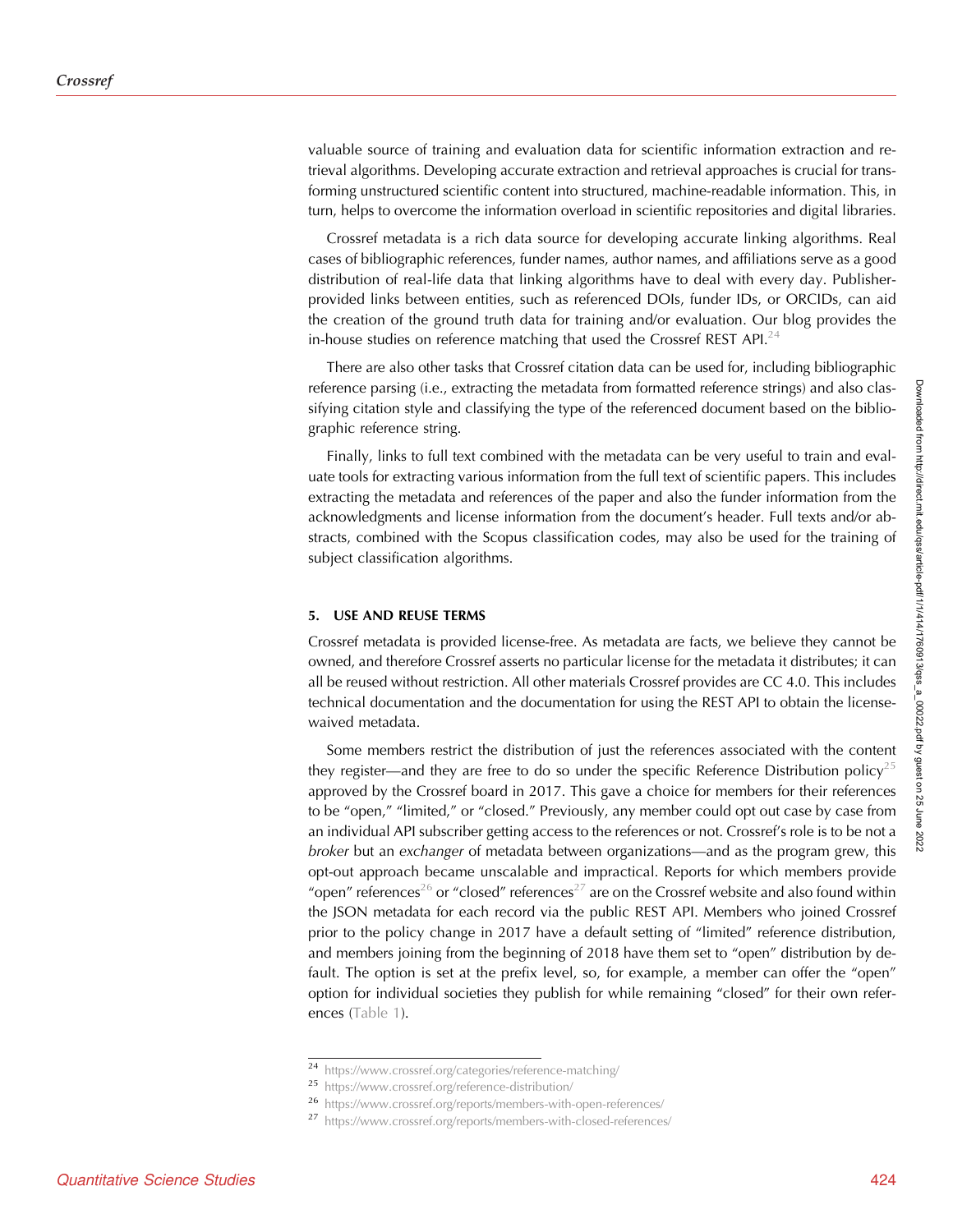<span id="page-11-0"></span>

| <b>Reference setting</b><br>per DOI prefix | What this means for reference distribution                                                                                                                                                                      |
|--------------------------------------------|-----------------------------------------------------------------------------------------------------------------------------------------------------------------------------------------------------------------|
| Closed                                     | These references are only used for the Crossref<br>Cited-by service (members-to-members) and are not<br>distributed via any of the public interfaces or APIs.                                                   |
| Limited                                    | In addition, organizations that sign an agreement for<br>Crossref's Metadata "Plus" subscription-based service<br>can access these references. (This is the default for<br>older membership accounts pre-2017.) |
| Open                                       | Everyone can access these references through our open<br>APIs. (This is the default for accounts joining from 2018.)                                                                                            |

## 6. FUTURE WORK

## 6.1. Schema Development

The research community's needs are always evolving, and therefore the metadata needs to adapt. The metadata fields accepted for each content type are defined by the Crossref XML metadata schema. The Crossref schema was originally built around the journal container, and other content types added over the years have had to follow that similar structure. With the introduction in July 2019 of research grants, we made a break from the norm and built it out as an entirely separate schema. The reason was that the metadata associated with an awarded grant is very different from the metadata typical for a journal paper.

But even the traditional journal schema has to evolve. For example, many members use JATS as their native format for metadata, so we need to coordinate changes and may ultimately accept JATS directly. JATS supports CRediT (for clearer evidence of who did what) as of version 1.2, with support for multiple author types and names, and Crossref will be adopting this as soon as possible. We will also be revisiting how we handle contributors as a whole to better support author affiliations and alternate names, as well as expanding our citation markup to include publication types and better support citations to content beyond journal articles and books (including data citations). These changes will be modeled on JATS and JATS4R recommendations.

We also need to refine how we handle certain elements, such as corrections, retractions, and errata (CREs), which are currently conveyed through a separate section of our schema and made visible to readers through a status button on html and PDF documents. This ability to record and display CREs is called Crossmark<sup>28</sup>. Historically Crossmark has involved financial and technical barriers for members, but this capability to record CREs is critical for all members, so we are looking to remove both financial and technical barriers by 2021. We will also be revisiting relations to align our taxonomy between metadata deposits and Event Data and will be providing guidance for linking versions via relations, to ensure we have covered all currently relevant and future scenarios. This will be done in consultation with the community and with other schemas in use by the community.

In May 2019, Crossref established the Metadata Practitioners Interest Group and, in its first meetings, determined that some of our content types need revising. There is frustration with the

<sup>28</sup> <https://www.crossref.org/services/crossmark/>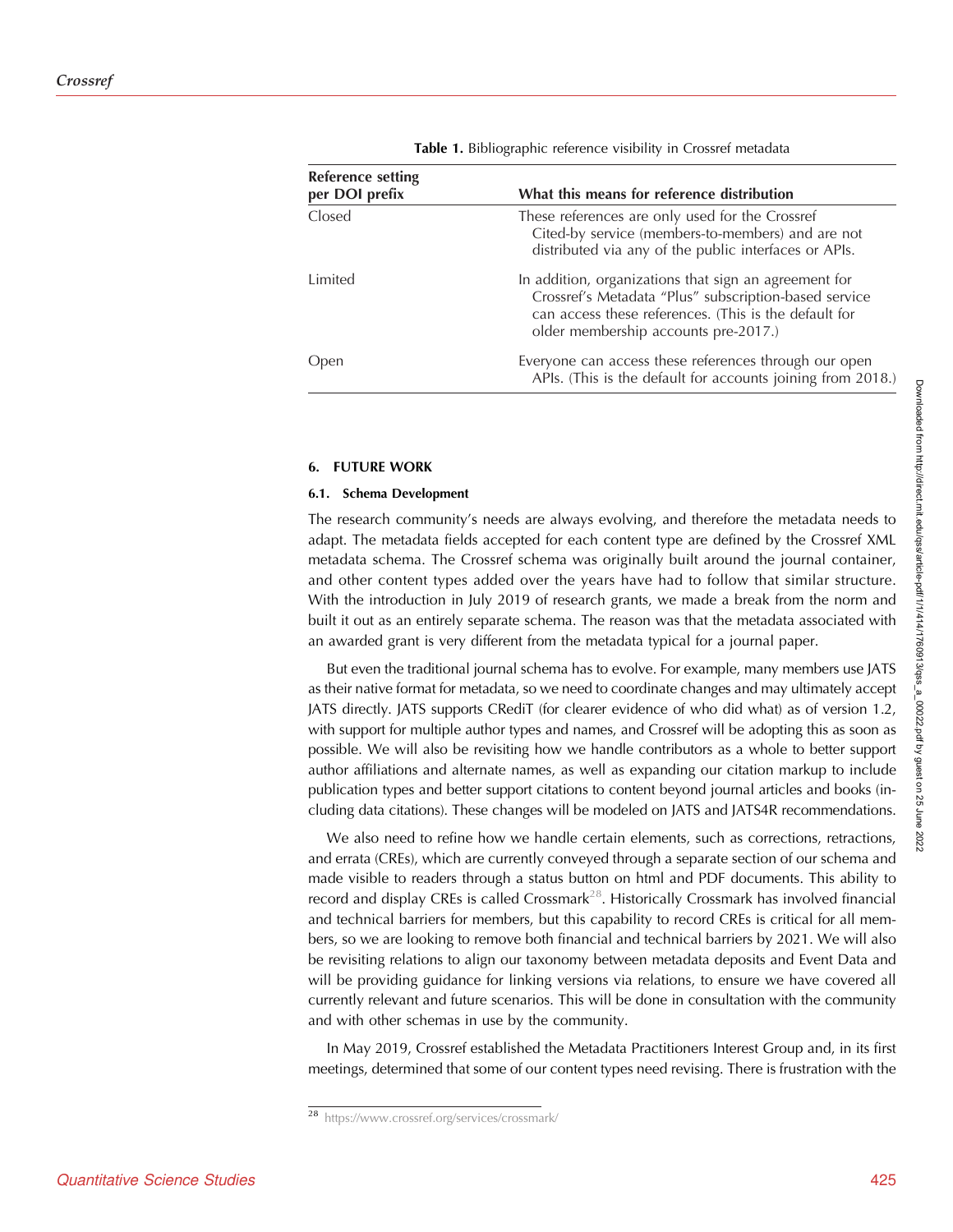peer review schema and preprint schema, and these need to be reviewed and adapted to accommodate the downstream needs of, for example, repositories. The group acts as a focus group for our metadata strategy and also responded well to having the schema available openly on GitLab<sup>29</sup> so that anybody can make requests or suggestions. This will also make changes and updates more transparent to the community.

#### 6.2. Tools and Services Development

All Crossref tools aim to help store and/or retrieve metadata. On the ingest and storage side, we recently launched Metadata Manager, which is a tool for members to register their content with Crossref manually and to allow them to see what metadata fields are options for them. It is improving the uptake, especially among smaller publishers.

A significant new development in 2019 was the introduction of a new, bespoke, reference matching algorithm. The previously used reference matching approach was provided by a third party. Our new solution is open source<sup>30</sup>, which increases the provenance of the citation links and allows us to benefit from community collaborations. The new reference matching algorithm is designed as a robust solution, able to work with noisy and sparse data. Extensive evaluations that we performed confirmed the quality of the new approach  $31$ . As a result of this change, in the future, we expect to see an increasing number of established citation links in our metadata.

# 6.3. Encouraging Best Practices

In addition to running educational webinars and events around the world together with collaborators, we are also rewriting all our documentation (coming in 2020) and best practices (coming in 2020). In the meantime, Crossref Participation Reports<sup>32</sup> is a new tool that allows members to see how they are meeting 10 best practice metadata checks. The tool is open to the public and comes with a rationale<sup>33</sup> for why each check is considered a "best" practice. Many publishers have outsourced metadata curation to other parties and previously have been unable to confirm whether the metadata they intended to share actually gets registered with Crossref. For example, in response to the I4OC campaign for open references, Crossref support staff received reports from a high percentage of members asking to open theirs but who had not known that their vendors were not registering their references with Crossref at all. Participation Reports has increased awareness and participation so that our members are getting more value from their Crossref membership (and vendor partners), and the community is seeing growth in the available metadata from our search tool and APIs. Others are also using this data to analyze trends in Crossref metadata participation; for example, Ted Habermann, Consultant and Lead on the Metadata 2020 Evaluation and Guidance project, has written a series of blog posts<sup>34</sup> investigating changes, trends, and improvements.

Gaps highlighted through Participation Reports show trends across the board. But one of the largest gaps in Crossref metadata is abstracts. Just 3.8% of the 106 million+ records have abstracts included in their metadata, even though this has recently increased by 83% from June

<sup>29</sup> <https://gitlab.com/crossref/schema>

<sup>30</sup> [https://gitlab.com/crossref/search\\_based\\_reference\\_matcher](https://gitlab.com/crossref/search_based_reference_matcher)

<sup>31</sup> <https://www.crossref.org/categories/reference-matching/>

<sup>32</sup> <https://www.crossref.org/members/prep/>

<sup>33</sup> <https://www.crossref.org/participation/>

<sup>34</sup> [https://www.tedhabermann.com/blog/2019/3/25/the-big-picture-how-has-crossref-metadata-completeness](https://www.tedhabermann.com/blog/2019/3/25/the-big-picture-how-has-crossref-metadata-completeness-improved)[improved](https://www.tedhabermann.com/blog/2019/3/25/the-big-picture-how-has-crossref-metadata-completeness-improved)